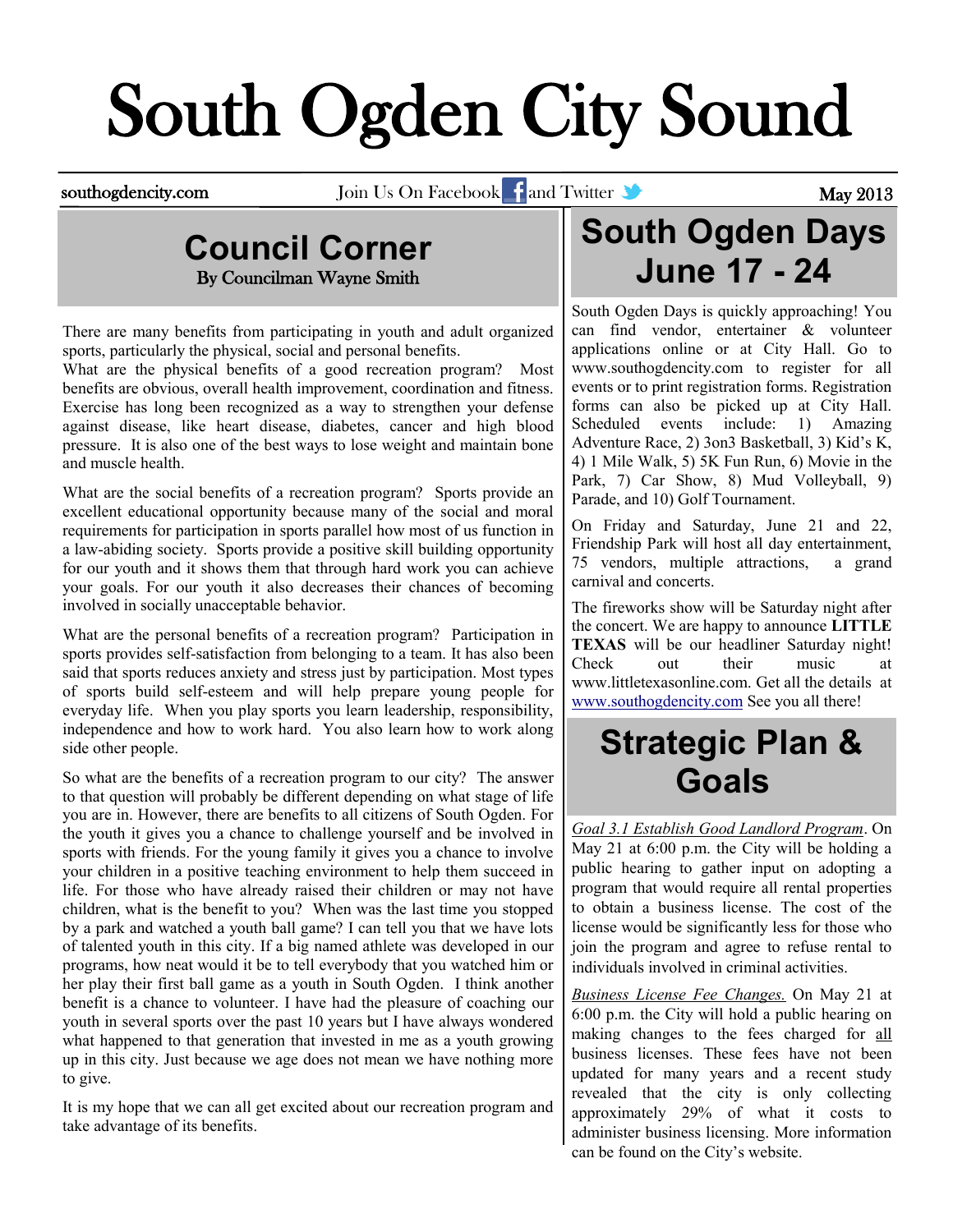# **Welcome To South Ogden City**

### **Fisher's Fix It & Finishes**

Handyman 515 Diana St 801-675-0098

**Triple C Marketing** Independent Marketing Sales Office 1893 Skyline Dr #102 801-528-4531

#### **Flower Layne**

Freelance Floral Designer 541 E 4600 S 801-244-7227

## **Outlaw Transport**

Trucking Company 5864 Oakwood Dr 801-791-0361

#### **All the Buzz**

Salon 3725 Washington Blvd #1 801-668-9220

#### **Angel Fire Tanning**

Tanning Salon 3965 Washington Blvd #900 801-399-2844

#### **All to Parts**

Online Sales 3700 Washington Blvd #15 801-644-1141

**Carhop Auto Sales and Finance**

Used Car Sales 3685 Riverdale Road 801-767-2937

## **R and M TLC**

Business Office For Transportation, Livery, Currier 3820 Childs Ave 801-603-3929

#### **Aloha Grindz**

Restaurant 1657 E Skyline Dr #3 801-779-2581

## **Blomiquist Hale Employee Assistance** Mental/Behavioral Therapy 917 E Country Hills Dr. #2 801-392-6833 **Swiss Precision Handyman Service** Handyman 5015 Viking Dr 801-644-6938

**Utah Spine Center of Northern Utah** Chiropractic and Physical Therapy

4001 Riverdale Road 801-393-8200

## **Spring Clean Up Hints From Republic Services**

Spring is here and so is the urge to organize your garage you have been meaning to get to since last spring. Republic Services is here to help you properly dispose of your unwanted household items. All items that are disposed of through your curbside waste and recycling program should be properly placed in the accurate container and should fit completely inside of the container. Items left sitting outside of the container will not be collected. Inappropriate items disposed of in your curbside containers may prevent us from being able to collect your waste. Please contact your local landfill to dispose of inappropriate waste materials.

Below are items that should be placed in your recycling container.

| Paper                                                                                                                                                                                                                              | <b>Plastics</b>                                                                                                             | Cardboard                                                                                                                                          | <b>Metals</b>                                                        |
|------------------------------------------------------------------------------------------------------------------------------------------------------------------------------------------------------------------------------------|-----------------------------------------------------------------------------------------------------------------------------|----------------------------------------------------------------------------------------------------------------------------------------------------|----------------------------------------------------------------------|
| $\cdot$ Brochures & Pamphlets<br>•File Folders & Card Stock<br>•Magazines & Catalogs<br>$\cdot$ Mail & Envelopes<br>•Newspaper<br>$\cdot$ Printing & Writing Paper<br>•Shredded Paper<br>•Telephone Books<br>•Paper/hardback Books | •All Plastics 1-7<br>•Bottles, Containers<br>•Paper Bags<br>•Paper Egg Cartons<br>•Paper Towel Rolls<br>•Toilet Paper Rolls | •Corrugated<br>Cardboard<br>$\cdot$ Boxes<br>•Cereal $&$ •Cracker<br><b>Boxes</b><br>•Food Cartons<br>•Food Boxes<br>•Milk Cartons<br>•Drink Boxes | •Aluminum Cans<br>•Clean Scrap<br>Aluminum<br>•Steel and Tin<br>Cans |

Below are items that should be disposed of by other means.

| <b>Metals</b>                                                   | <b>Clothing</b>                                               | Household                                           | Electronic                                            | <b>Batteries</b>           | Paint                                                                  | <b>Furniture</b>                                                                      |
|-----------------------------------------------------------------|---------------------------------------------------------------|-----------------------------------------------------|-------------------------------------------------------|----------------------------|------------------------------------------------------------------------|---------------------------------------------------------------------------------------|
| • Pots and<br>pans<br>• Large scrap<br>metals<br>• Aerosol cans | • All clothing<br><sub>1</sub> tems<br>• Cloth of any<br>kind | $\cdot$ Any<br>hazardous<br>material of<br>any kind | $\cdot$ Cell<br>phones<br>• Computers<br>$\cdot$ TV's | • Household<br>$\cdot$ Car | • Any and<br>all paint<br>cans and<br>brushes<br>with paint<br>on them | • Large<br>objects and<br>anything<br>that does<br>not fit in<br>vour con-<br>tainer. |

If you have any other questions or concerns, please feel free to give Republic Service a call at (801)392-4915

## **Ordinance Enforcement Code Being Enforced**

With Spring upon us and the summer months quickly approaching, we ask that all businesses and residences in the city comply with our City Ordinance Policy regarding the upkeep and maintenance of your property. Our Ordinance Enforcement Officer will conduct inspections of South Ogden City to identify nuisances and property violations as well as respond to citizen's calls pertaining to problems observed within neighborhoods. Our Enforcement Officer can be reached by calling (801)622-2800.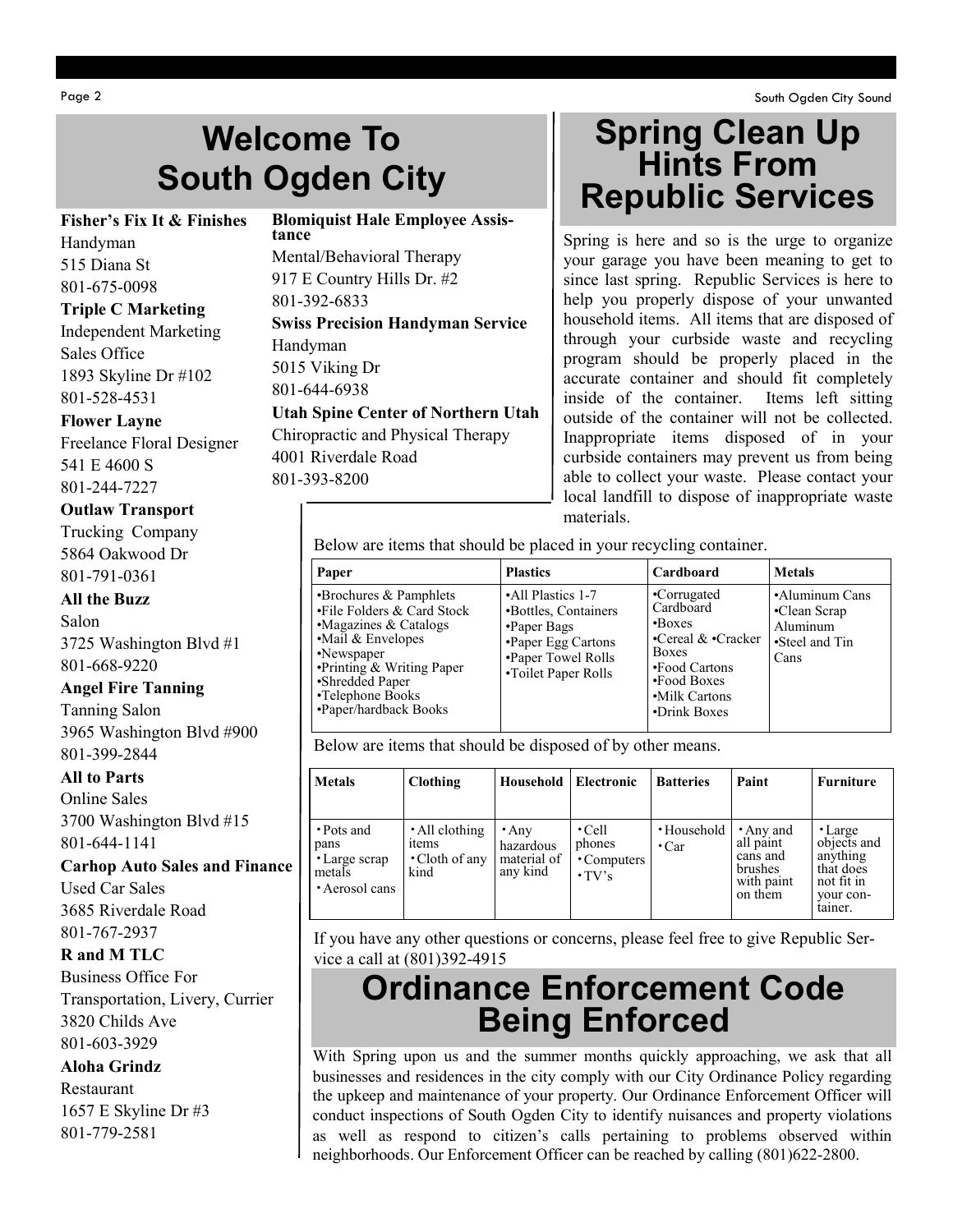## **Senior Center News**

**580 39th Street, South Ogden, UT 84403**  **801-393-9539** Monday through Wednesday 10:00 a.m. to 3:00 p.m.

Thursday 9:00 a.m. to 4:00 p.m. Friday—10:00 a.m. to 2:00 p.m.

#### **May 2013**

| Monday                                                    | Tuesday                                                     | Wednesday                                                    | Thursday                                                  | Friday                             |
|-----------------------------------------------------------|-------------------------------------------------------------|--------------------------------------------------------------|-----------------------------------------------------------|------------------------------------|
|                                                           |                                                             | 15<br>Lunch-11:30 a.m.                                       | 16<br>Tai Chi-9 a.m.                                      | 17<br>Lunch $-11:30$ a.m.          |
|                                                           |                                                             | Chicken Chop Suey<br>$Bingo=12:30 p.m.$                      | Lunch $-11:30$ a.m.<br>Roast Beef<br>Ceramics-12 p.m.     | Chicken Cubes<br>over Curried Rice |
| 20                                                        | 21                                                          | 22                                                           | 23                                                        | 24                                 |
| Mahjong-10 a.m.<br>Lunch $-11:30$ a.m.<br>Turkey Sandwich | Lunch $-11:30$ a.m.<br>Pork Souvlaki<br>Ceramics— $12$ p.m. | Lunch-11:30 a.m.<br>Bacon Cheeseburger<br>$Bingo=12:30 p.m.$ | Tai Chi-9 a.m.<br>Lunch $-11:30$ a.m.<br>Chicken San Remo | Lunch $-11:30$ a.m.<br>Baked Ham   |
| Oil Painting—1 p.m.                                       |                                                             |                                                              | Ceramics— $12$ p.m.                                       |                                    |
| 27                                                        | 28                                                          | 29                                                           | 30                                                        | 31                                 |
| Memorial Day                                              | Lunch $-11:30$ a.m.                                         | Lunch $-11:30$ a.m.                                          | Tai Chi-9 a.m.                                            | Lunch $-11:30$ a.m.                |
| Center is Closed                                          | Rigatoni                                                    | Baked Chicken                                                | Lunch $-11:30$ a.m.                                       | Baked Tilapia                      |
|                                                           | Ceramics— $12$ p.m.                                         | $Bingo=12:30 p.m.$                                           | Turkey Steak                                              |                                    |
|                                                           |                                                             |                                                              | Ceramics— $12$ p.m.                                       |                                    |

## **June 2013**

| 3                   | 4                   |                    | 6                   |                     |
|---------------------|---------------------|--------------------|---------------------|---------------------|
| Mahjong-10 a.m.     | Lunch-11:30 a.m.    | Lunch—11:30 a.m.   | Tai Chi-9 a.m.      | Lunch $-11:30$ a.m. |
| Lunch $-11:30$ a.m. | Crab Salad          | Chicken Chow Mein  | Lunch $-11:30$ a.m. | Roast Turkey        |
| BBQ Pork            | Ceramics- $12$ p.m. | $Bingo=12:30 p.m.$ | Knit Steak          |                     |
| Oil Painting-1 p.m. |                     |                    | Ceramics— $12$ p.m. |                     |
| 10                  | 11                  | 12                 | 13                  | 14                  |
| Mahjong-10 a.m.     | Lunch-11:30 a.m.    | Lunch-11:30 a.m.   | Tai Chi-9 a.m.      | Lunch-11:30 a.m.    |
| Lunch- $11:30$ a.m. | Pepper Steak        | Chef Salad         | Lunch $-11:30$ a.m. | Fish Sandwich       |
| Teriyaki Chicken    | Ceramics-12 p.m.    | $Bingo=12:30 p.m.$ | Chicken Divan       |                     |
| Oil Painting-1 p.m. |                     |                    | Ceramics— $12$ p.m. |                     |
|                     |                     |                    |                     |                     |

# **Smoke Detectors Leading Cause of Survival**

We all know the importance of early warning when it comes to a fire breaking out. In its initial phase, a fire can grow quietly and unknowingly until it is too late to be extinguished easily by a fire extinguisher. A fire more than doubles its size and intensity every 60 seconds, so getting out early literally means the difference between survival and being trapped. Smoke detectors are the leading cause of survival in dwelling fires. And in the state of Utah, having them installed in your home is the law.

Smoke detectors can be purchased locally and at virtually any department store. They come in many different configurations, from smoke and CO to infra red and thermal detection. Whichever you choose, make certain that it is a quality detector, with a UL listing (Underwriter's Laboratory) and also pick a date annually to change the batteries.

# **Municipal Election 2013**

The following offices will be open for vote in the 2013 South Ogden City Municipal Election: Mayor (4 year term), and two City Council Seats (4 year term each). If you are interested in running for any of these offices, you must file a Declaration of Candidacy form in person with the City Recorder, 3950 Adams Ave., South Ogden, from June 3 to June 7, 2013, during regular office hours. PLEASE NOTE, the filing period was previously noticed as June 3 thru June 17, but due to changes made during the recent legislative session, the filing period has been reduced to June 3 thru June 7!

To qualify as a candidate for a municipal office, you must, among other things, be a registered voter and be a resident of South Ogden for 12 consecutive months prior to the election. The election will be held November 5, 2013.

If you have further questions, please contact Leesa Kapetanov, City Recorder, at (801)622-2709.

# **South Ogden Animal Control Presents "Shots N Suds"**

On Saturday, June 8, South Ogden Animal Control will be hosting "Shots N Suds." It will be held from 12 p.m. until 4 p.m. at the South Ogden Animal Shelter located at 5594 S 600 E. There are going to be great deals on a variety of animal care services; baths \$5, ear cleaning \$4, nail trims \$4 or \$10 for all three of these services. Vaccines will also be available; cats will be \$20 (Distemper Combo and Rabies) or \$15 each, dogs will be \$30 (Distemper Combo, Bordatella and Rabies) or \$15 each. Heartworm testing by Broadview University will also be available for \$15. South Ogden Animal Control will also be there to do micro chipping for \$15. Come by and pamper your pet! See you there!!